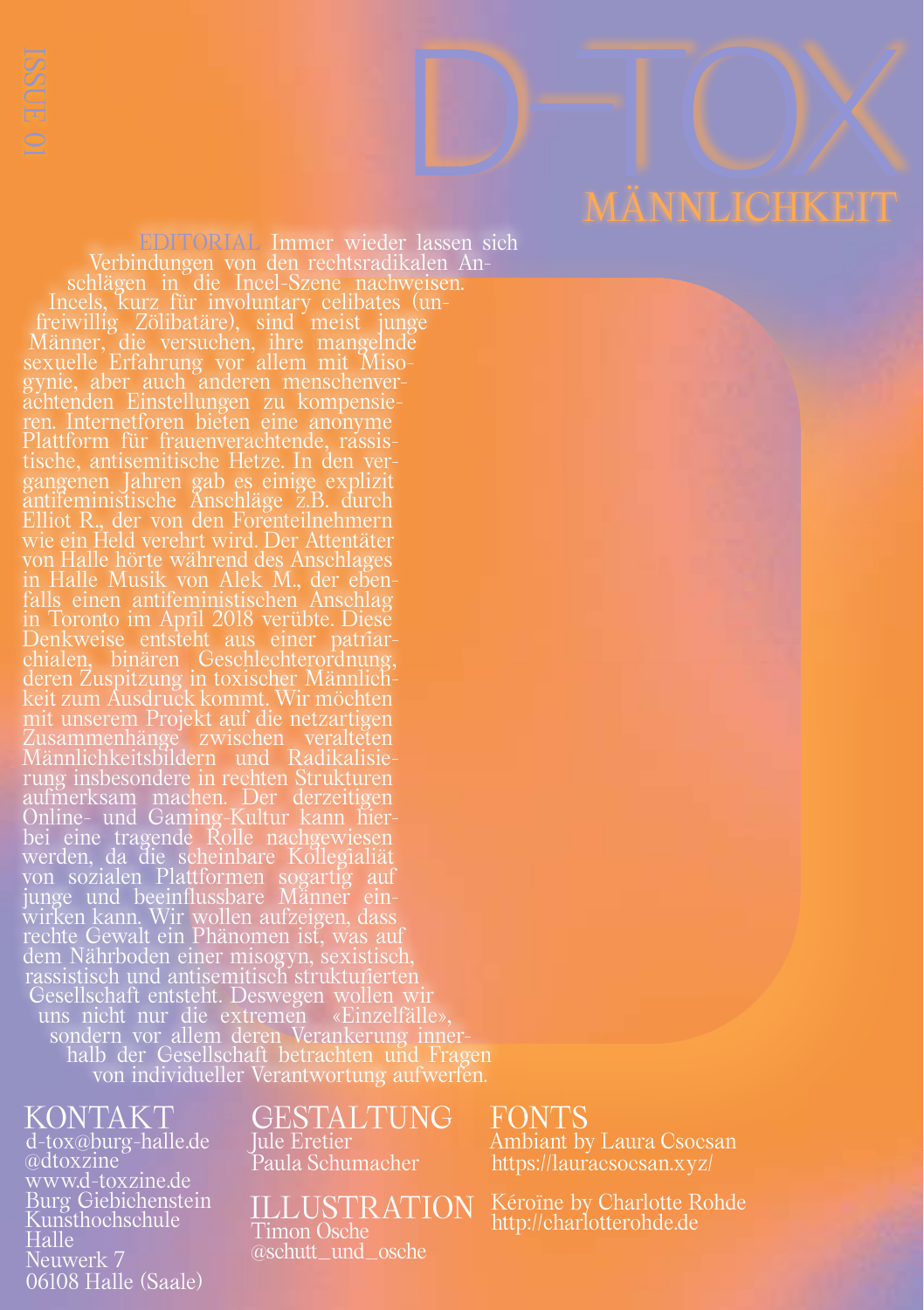CONTENT NOTE Rassimus Misogynie

Ableismus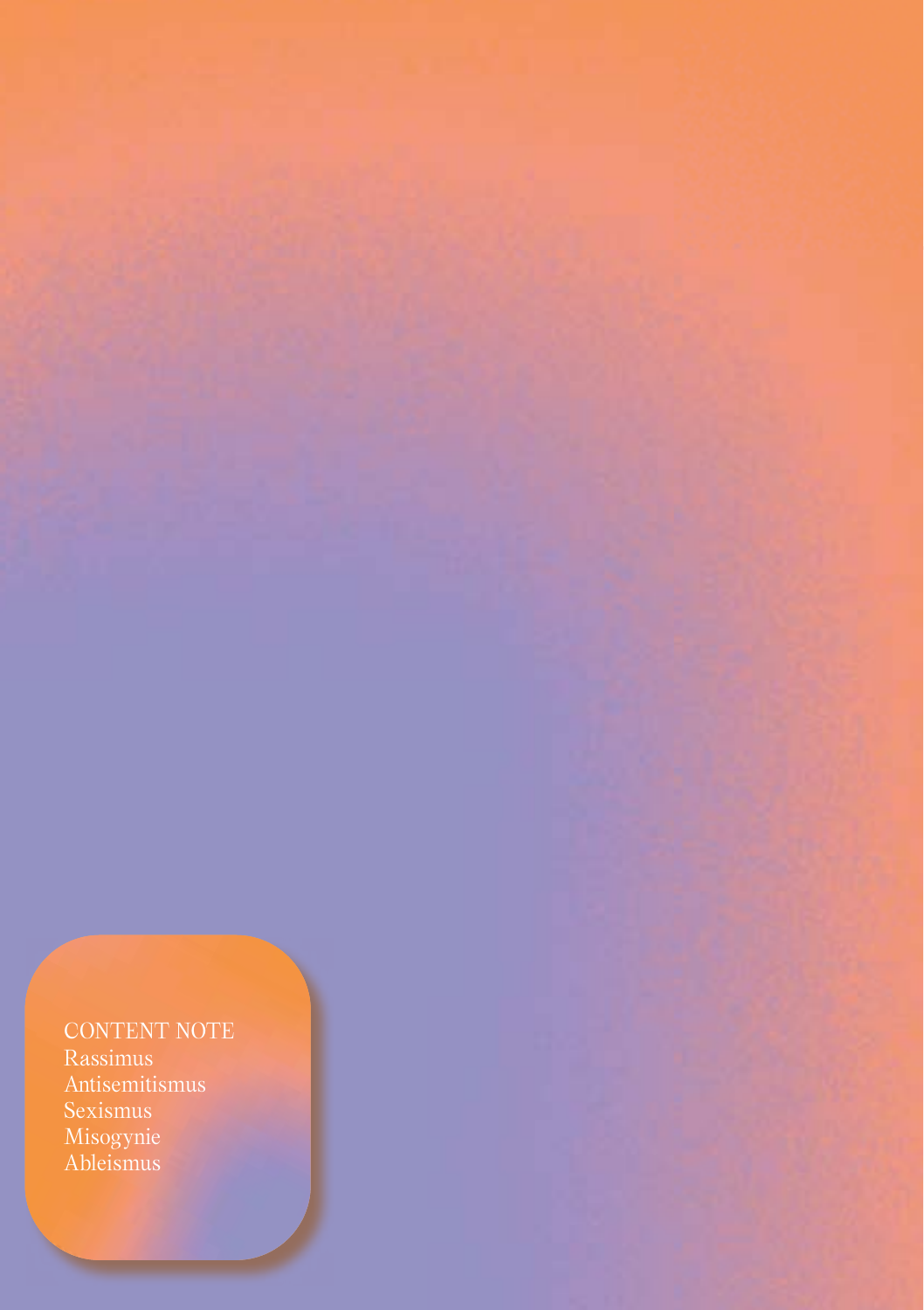# *Reimagining Masculinity*

*«No homo,» says the boy, barely visible in the room's fading light, as he cradles my foot in his palms. He is kneeling before me — this 6'2" JV basketball second stringer — as I sit on his bed, my feet he — because all my life being a man was inextrica-*

*hovering above the shag. His head is bent so that the swirl in his* 

*crown shows, the sweat in the follicles catching the autumn dusk through the window. Anything is possible, we think, with the body. But not always with language. «No homo,» he says again before wrapping the ace bandage once, twice, three times around my busted ankle, the phrase's purpose now clear to me: a password, an incantation, a get-out-ofjail-free card, for touch. For two* 

*boys to come this close to each other* 

*American masculinity, we needed magic.*

*with the care and gentleness of a nurse, for I had sprained my ankle half an hour earlier playing manhunt in the McIntosh orchard. We ran, our bodies war.*

*The boy — let's call him K — had helped me up, my arm slung across his shoulder as I limped toward his house, which sat just across the orchard. The war is still going on around us, the other boys' voices breaking through the brambles, and the larger war, the one in Afghanistan (for it is 2005), amplified what was at stake in the outer world, beyond the feeble sunset of childhood.*

### *No homo.*

*with baseball trophies catching the streetlight outside, cking killed it.*

*Can the walls of masculinity, set up so long ago through decrees of death and conquest, be breached, broken, recast even healed?* 

◦

*which has just flickered on. Do I find him handsome? Yes. Does it matter? No.*

*By Ocean Vuong a place I have hid both in and from at once? «You're really good at hiding,» he said to my foot, and though he meant at manhunt, he might as well have been talking about manhood. For isn't that, too,* 

*I was never comfortable being male — being a* 

*ble from hegemonic masculinity. Everywhere I looked, he-ness was akin to an aggression that felt fraudulent in me — or worse, in the blue collar New England towns I grew up in, self-destructive. Masculinity, or what we have allowed it to be in America, is often realized through violence. Here, we celebrate our boys, who in turn celebrate one another, through the lexicon of conquest:*

*You killed it, buddy. Knock 'em dead, big guy. You went into that game guns blazing. You crushed it at the talent show. It was a blow out. No, it was* 

*in a realm ruled by the nebulous yet narrow laws of a massacre. My son's a beast. He totally blew them No homo. The words free him to hold my foot bang her. I'd smash it. Let's spit roast her. She's the away. He's a lady killer. Did you bag her? Yeah, I fucked her brains out. That girl's a grenade. I'd still bomb. She's blowing up. I'm dead serious.*

*silver in the quickening dark, teenagers playing at perbolic figures of speech — nothing else. But there I look away, as if it isn't an ankle, but roadkill, red progress, its metaphors soon became the very in his hands. I scan the room instead, the walls lined measurement of life, of the growth of boys. You fu-To some extent, these are only metaphors, hyare, to my mind, strong roots between these phrases and this country's violent past. From the Founding Fathers to Manifest Destiny, America's self-identity was fashioned out of the myth of the self-made revolutionary turned explorer and founder of a new, immaculate world of possible colonization. The avatar of the pioneer, the courageous and stoic seeker, ignores and erases the Native American genocide that made such a persona possible. The American paradox of hegemonic masculinity is also a paradox of identity. Because American life was founded on death, it had to make death a kind of praxis, it had to celebrate it. And because death was conside-*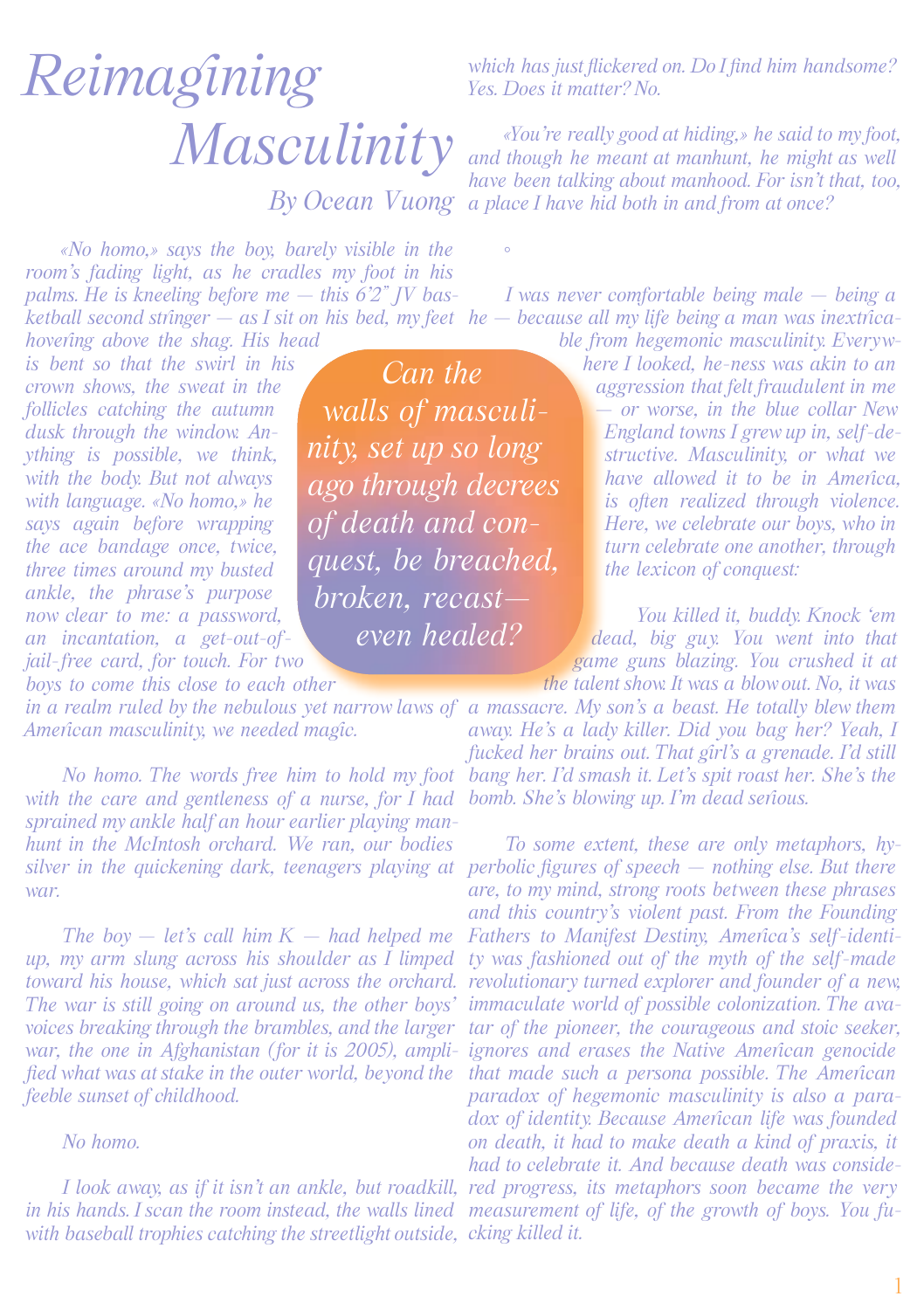*pronouns. I never knew I had a choice. «He/him» I so wounded? said, after a pause, suddenly unsure. But I felt a door had opened — if only slightly — and through it I had a way out.*

*But what if I don't want to leave this room yet, but just make it bigger? Pronouns like they/them are, to my trans friends and family, a refuge — a desti-the lights,» he says over his shoulder. nation secured through flight and self-agency. They/ them pronouns allow an interface where one can quickly code oneself as nonnormative, in the hopes nation or the labor of legibility when simply existing man. can be exhausting. Would I, by changing pronouns, appropriate myself into a space others need in order to survive?*

*As a war refugee, I know how vital a foothold as small as a word can be. And since as a cis-presenting male, I don't need to flee he-ness in order to be seen as myself, I will stay here. Can the walls of masculinity, set up so long ago through decrees of death and conquest, be breached, broken, recast* 

*— even healed? I am, in other words, invested in troubling he-ness. I want to complicate, expand, and change it by being inside it. And I am here for the very reasons why I feel, on bad days, I should leave it altogether: that I don't recognize myself within its dominant ranks — but I believe it can grow to hold me better. Perhaps one day, masculinity might become so myriad, so malleable, it no longer needs a fixed border to recognize itself. It might not need to be itself at all. I wonder if that, too, is the queering of a space? I wonder if boys can ever bandage each other's feet, in friendship, without a password — with only passage, between each other, without shame.*

Lässt sich ein Kontext finden, in dem Männer nachweislich schlechter dastehen als Frauen, scheint der Beweis gegen jeden Feminismus zur Genüge geführt: Man konnte ihn mal wieder als spröde, männerhassende Klientelpolitik demaskieren.

*Years later, in another life, before giving a all I still hear, is No human. How can we not ask ma*reading, the organizer asked me for my preferred sculinity to change when, within it, we have become

*glimpsed a path I had not known existed. There was rare it felt stolen from a place far inside him. I reach «You'll be fine,» he says — with a tenderness so for his hand.*

*He pulls me up, turns to leave the room. «Kill* 

### *And I kill them.*

*of bypassing the pain and awkwardness of expla-more than what we were born into. We could be hu-I make it so dark we could be anything, even* 

 $\bigcirc$ 

## Entgiftungskur fürs Patriarchat?

### Von Kim Posster

Männer machen Probleme. Sie begehen das Gros aller körperlichen und sexualisierten Gewalttaten, dominieren öffentliche Räume und sind herrschaftlich ignorant, wenn nicht sogar verachtend gegenüber den Belangen von Frauen, Homosexuellen und Trans-Menschen. Männer haben aber auch Probleme: Sie sind weit öfter von körperlicher Gewalt (anderer Männer) betroffen, haben einen sprachlosen und oft brutalen Zugang zum eigenen Gefühls-

*dical tape, rubs the length of my swollen ankle. He*  Selbsttötungen (nach nichtdiagnostizierter Depres*slides my white Vans back on — but not before ca-*sion), Sucht (meist Alkohol) und fehlende (medizini*refully loosening the shoelaces, making room for my*  sche) Selbstsorge gelten als Hauptgründe. *new damage. No homo, he had said. But all I heard,* 

*No homo, K reminds me, as he bites off the me-*und Sexualerleben und sterben früher als Frauen:

Es ist eine Spezialität der Maskulisten sowie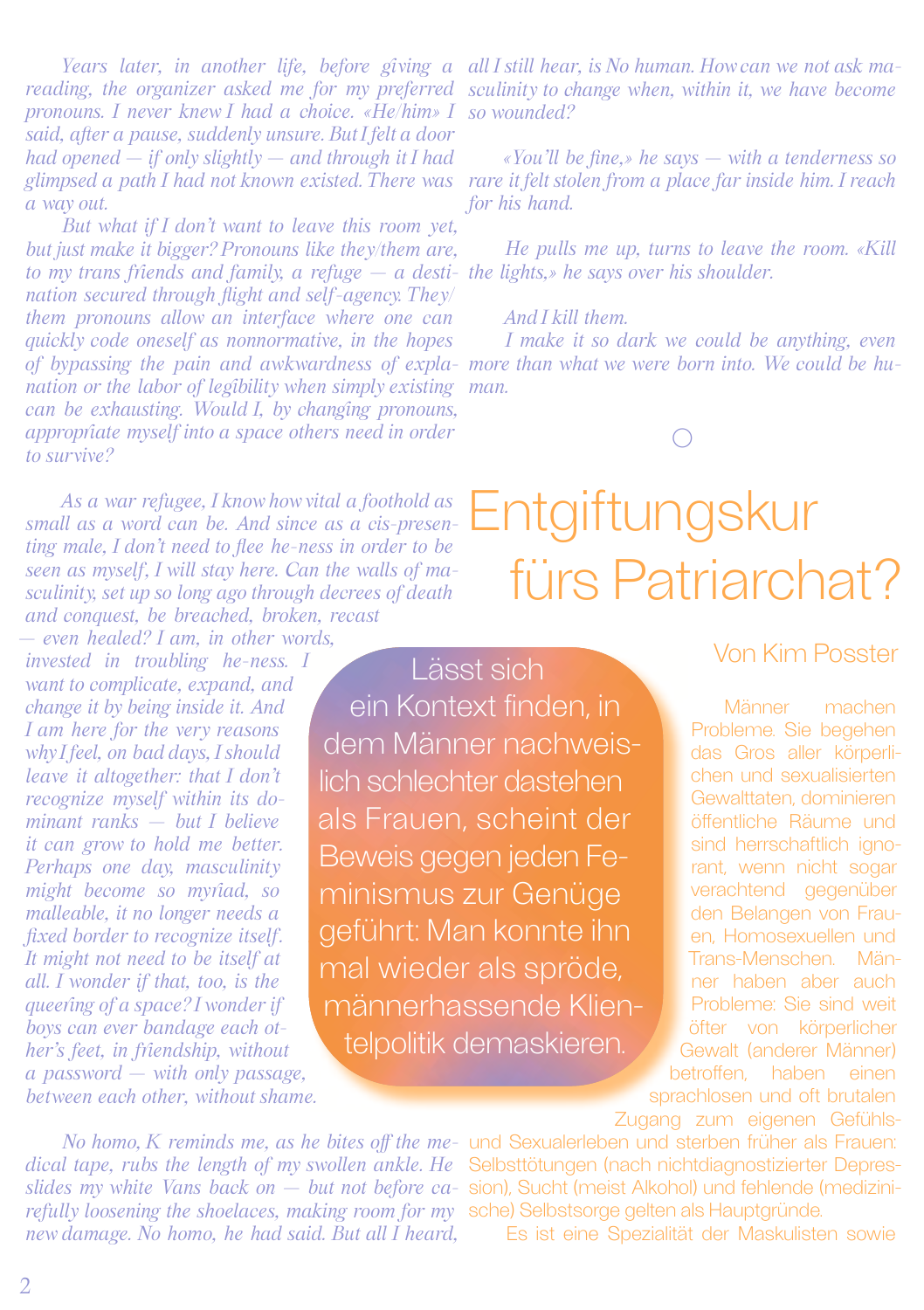des bürgerlichen Mainstreams, diese beiden Sach-xuelle Übergriffe erlebt zu haben. Besonders interverhalte stets gegeneinander auszuspielen. Lässt sich einKontext finden, in dem Männer nachweislich schlechter dastehen als Frauen, scheint der Beweis gegen jeden Feminismus zur Genüge geführt: Man konnte ihn mal wieder als spröde, männerhassende Klientelpolitik demaskieren. Zur Abwehr dieses Unsinns gibt es seit einigen Jahren wieder verstärkte Bemühungen von nicht nur fe-

ministischer Warte, einen

Zusammenhang zwischen männlichem Dominanzverhalten und männlicher Leidenserfahrung herzustellen. Der Begriff der «Toxic Masculinity» ist besonders seit der #metoo Debatte vor allem in den USA, aber auch hierzulande im Aufschwung. Wie viele Bindestrich-Männlichkeiten, die in den letzten 40 Jahren Mode geworden sind, beschreibt

toxische Männlichkeit ein ge-

Verhaltensweisen und Stereotypen in ihrem inneren Zusammenhang. Toxisch meint dabei erstmal: schlecht für mich und andere um mich herum. (Sexualisierte) Gewalt, Dominanzstreben, Machismen und Diskriminierung von Frauen und Queers sind damit genau so gemeint wie emotionale Verelendung, «Risikoverhalten» und die Betroffenheit von (körperlicher) Gewalt.

Der Begriff taucht mittlerweile nicht nur in Artikeln über #metoo oder der feministischen Diskussion um die misogynen Amokläufe junger Männern in Nordamerika auf - auch Männer und nichtfeministische Geschlechterpolitikgruppen propagieren ihn. Der britische «Vice»-Journalist Jack Urwin konnte mit seiner Flugschrift Boys don't Cry (Nautilus) einiges an Aufmerksamkeit sowie die Unterstützung der feministischen Ikone Laurie Penny gewinnen, und US-Schauspieler Terry Crews, der schon 2014 ein Buch über Manhood veröffentlichte, in dem er seine eigenen «toxischen» Anteile kritisch reflektiert, bekannte sich, ohne das feministische Grundanliegen in Frage zu stellen, als einer der ersten Männer im Rahmen der #metoo Debatte dazu, selbst se-

Ist es also nur progressiv, wenn der Begriff toxische Männlichkeit in vielerlei Munde ist und auch in der Linken verstärkt Workshops zu «Kritischer Männlichkeit» Anklang finden?

essant: Der mittlerweile häufig in Talkshows und auf Podien zum Thema eingeladene Ex-Football-Profi ist der Öffentlichkeit sonst auch als Schauspieler aus Action- und Comedyproduktionen bekannt und verkörpert somit gleich drei der klassischen Betätigungsfelder männlicher Selbstdisziplin und (lässiger) Unangreifbarkeit.

Angesichts des sonstigen Stands der politischen Auseinandersetzung um Männlichkeit sowie der Abwehr feministischer

Kritik scheint das alles begrüßenswert: Nicht nur deutsche Männer beharren darauf, dass Vergewaltigungen und Frauenmorde Einzelfälle seien, die mit Männlichkeit an sich nichts zu tun hätten, alle alten und neuen Rechen arbeiten mit Hochdruck am Wiederaufstieg soldatischer Männlichkeit, und auch die radikale Linke ist durchzogen von patriarchalen «Ideal»-Typen: vom Antifa-Macker über den Theoriefeldherren bis zum «ganz normalen» Genossen, dessen Kritik an Sexismus spätestens bei den eigenen (Charakter-)Strukturen halt macht. (siehe Veronika Krachers Beitrag in konkret 5/18). Ist es also nur progres-

wisses Konglomerat an männlichen Eigenschaften, vielerlei Munde ist und auch in der Linken verstärkt siv, wenn der Begriff toxische Männlichkeit in Workshops zu «Kritischer Männlichkeit» Anklang finden?

Toxic Masculinity und die List der Ge- schichte

Die Debatten um toxische Männlichkeit sind nur zu verstehen, wenn man die veränderten Geschlechterverhältnisse mitberücksichtigt. Nicht mehr absolut gesetzte Rollen, sondern Geschlechtsidentitäten rücken den Individuen auf Leib und Seele. Der Wechsel von Rolle zu Identität bringt mit sich, dass keine Differenz mehr zwischen Geschlechtscharakter und Individuum geduldet wird: Statt sich den gesellschaftlichen Anforderungen zu fügen, muss jede\_r den Zwang zum Geschlecht in Auseinandersetzung mit der Norm selbst vollziehen. Dieses Bekenntnis zum Geschlecht bei gleichzeitiger Abgrenzung ist historisch maßgeblich Sache der Frauen, die im Zuge der «doppelten Vergesellschaftung» die Ansprüche an das (idealtypisch männliche) bürgerliche Subjekt und sein Anderes gleichsam miteinander vereinen mussten. Seit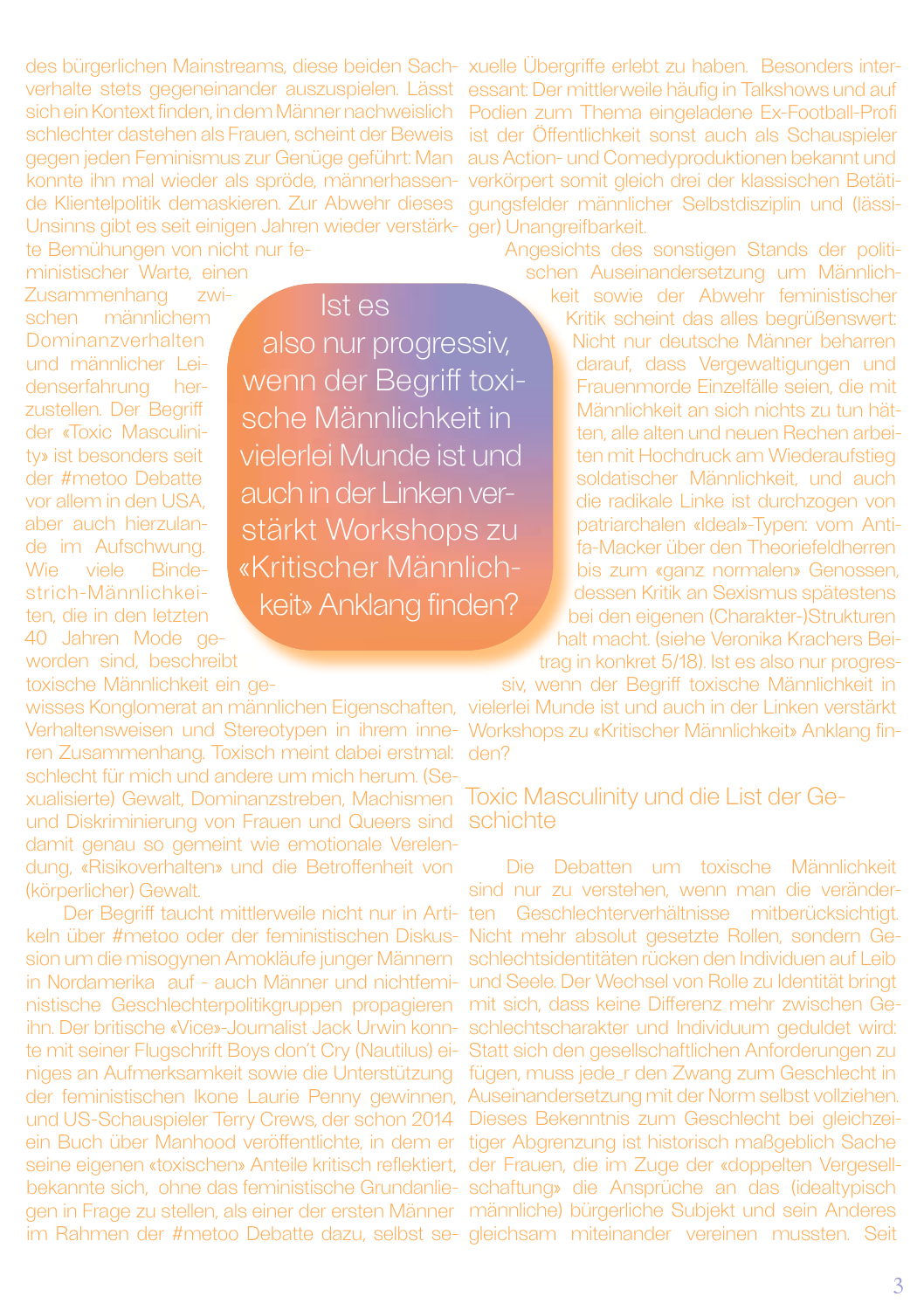den siebziger Jahren zeichnet sich aber eine Entwicklung ab, die Männer nicht mehr nur als Gattungs- sondern auch als Geschlechtswesen anruft und so ein sehr viel kleineres Maß an reflexivem Bezug auf das eigene Geschlecht einfordert. Das kann als erfreuliches Ergebnis feministischer Kritik verstanden werden, deren Demaskierung des Männlichen als unsichtbare

Männer die konkurrenzfähige Härte gegen sich selbst zwar einstudiert, etwa im Saufen, Rauchen und Prügeln, aber tatsächlich eine Freiheit ausgelebt, wenn auch eine grausame: Statt die eigene Existenz als Arbeitskraft für anderes mobilisieren zu müssen, hat man(n)

Hier haben

das kaputt gemacht, was kaputt machte: sich selbst. Existenz als Arbeitskraft für anderes mobilisieren zu müssen, hat man(n) das kaputt gemacht, was kaputt machte: sich selbst. Diese Selbstverfügung als Selbstzerstörung ist dem spätkapitalistischen Subjekt jedoch verboten. Sein asketischer Hedonismus muss zwar auf der Betriebsfeier mit Geselligkeit glänzen und seine Work-Life-Balance durch routinierte Exzesse in Schuss halten, darf aber keinesfalls so sehr über die Stränge schlagen, dass Betriebsklima und die antrainierte jugendliche Frische ernsthaft Schaden nehmen. Konnte sich der sorglose Mann des Fordismus noch auf die umfassende Sorgearbeit der Frauen in seinem Leben verlassen, verlangt die neue geschlechtliche Arbeitsteilung nun auch von Männern ein Mindestmaß an Selbstsorge. Das alles, ohne Frauen aus ihrer geschlecht-

lichen Pflicht zu entlassen: Sie müssen bei-

Herrschaftsnorm sich teilweise durchsetzen konn-des, Lohn- und Sorgearbeit prekär als «Eierlegende te. Trotzdem gilt es, auch die «List der Geschichte» Wollmilchfrau» (Roswitha Scholz) vereinen. (Nancy Fraser) zu berücksichtigen, wo und wie feministische Forderungen nicht nur mit der Moder-Entschlackung statt Kritik nisierung spätkapitalistischer Verhältnisse einhergehen, sondern diese sogar, mit dem Anstrich der Emanzipation versehen, vorantreiben.

Bedeutende Teile der Arbeitswelt brauchen heute z.B. keine offene Konkurrenz der Platzhirsche mehr, sondern «emotional intelligente» Team Player. Die nach wie vor bestehenden Boy's Clubs gesellschaftlicher Machtzentren sowie die Sphärentrennung von Privat und Öffentlich haben sich längst zumindest rhetorisch modernisiert und basieren nicht mehr auf einer klassischen patriarchalen Hackordnung, sondern auf flacheren Hierarchien, deren reibungsloser Ablauf von klassischem Mackergehabe eher gestört als befördert wird – vor allem auf den mittleren Ebenen, wo Frauen nicht mehr nur als Bedienstete, sondern als Kolleginnen auftreten. Vorbei ist auch die Zeit, in der eine vorgebliche Freizeit die an sich selbst exerzierte Disziplinierung in der Arbeitszeit kompensiert hat. Hier haben Männer die konkurrenzfähige Härte gegen sich selbst zwar einstudiert, etwa im Saufen, Rauchen und Prügeln, aber tatsächlich eine Freiheit ausge-Gesterkamp den Begriff, um für lebt, wenn auch eine grausame: Statt die eigene

Es ist deshalb mehr als verdächtig, dass die Debatten um toxische Männ-

lichkeit besonders in den liberalen/ mittelständischen Milieus Anklang finden, für die diese Arbeitsanforderungen besonders relevant sind. Ebenso bezeichnend ist, dass ein Begriff, der aus feministischer Warte Rape Culture kritisieren soll, so oft gesundheitspolitisch gerahmt wird. Denn der assoziative Gegenbegriff von toxic ist healthy: zu deutsch ausgewogen, gesund. Es geht also lediglich um die Entschlackung und Heilung der Männlichkeit von ihren «toxischen» Anteilen. In Deutschland nutzen etwa das Bundesforum Männer und der Geschlechterforscher Thomas eine gesundheits- und sozialpoliti-

Seit siebzige chnet sich wicklung al nicht mehr tungs- son Geschlecht und so ein neres Maß Bezug auf Geschler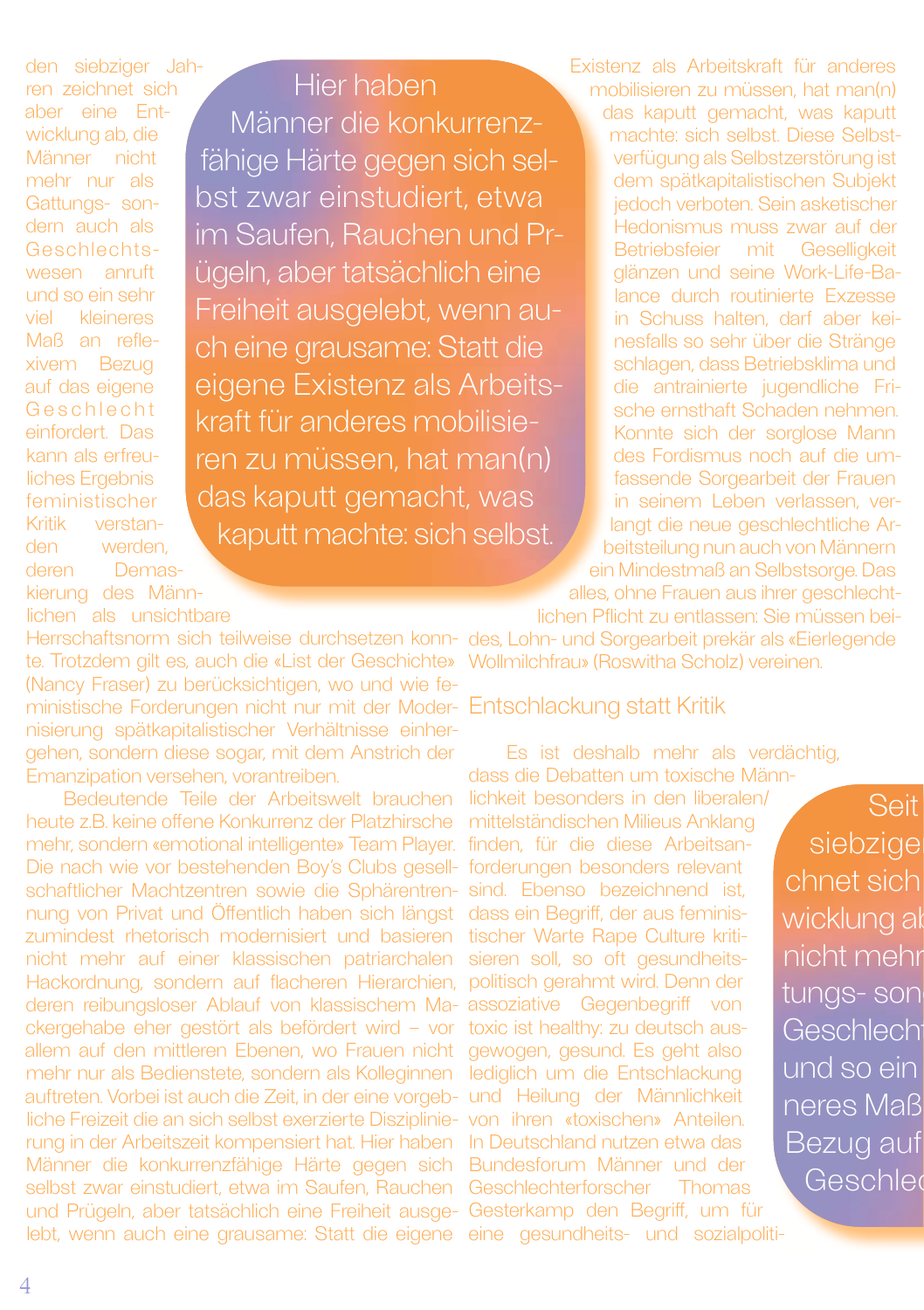sche Männerarbeit «jenseits von Feminismus und «neues» männliches Vorbild und ultimative Vaterfi-Antifeminismus» zu werben.

Eine Hauptfunktion der hegemonialen Männ-ist der Untertitel seines Buches How to Be a Better lichkeit besteht darin, das Patriarchat legitim

erscheinen zu lassen. Da eine Modernisierung im Einklang mit den Anforderungen an das spätkapitalistische Subjekt not tut, nimmt es deshalb nicht wunder, dass die Debatten um toxische Männlichkeit so oft in das Fahrwasser individualisierten Selbstverbesserung statt systematischer Kritik kommen. Oder wie es die gesundheitspolitische Planed Parenthood Foundation, das US-Äquivalent von Pro Familia, auf den Punkt bringt: «Breaking down gender stereotypes allows everyone to be their best selves.»

Dass die Auseinandersetzung um «toxic masculinity» so keine Kritik der Männlichkeit ums ganze leistet (und oft auch leisten will), ist schon im

Begriff selbst angelegt: Er spaltet oberflächlich in «gute» und «schlechte» Anteile des männlichen Habitus, wodurch ihr innerer Zusammenhang und vor allem eine Kritik des Patriarchats unter den Tisch fällt. So können der männliche Leistungsethos und die Selbststilisierung als verantwortungsvoller Versorger bei «Entgifteten» bestehen bleiben, als ob die Grundform des männlich-bürger-

lichen Subjekts und seine Pro-

jektionen auf das Weibliche als passiv und schützenswert nicht selbst die Triebkraft der Misogynie wären. Es mag taktisch sinnvoll erscheinen, Männer persönlich nicht «als Ganze» zu kritisieren und

sie bei ihrem tatsächlich spezifisch männlichen Leid «abzuholen». Problematisch wird es aber spätestens, wenn dabei ein Grundbedürfnis jeglicher Männlichkeitskonstitution bedient wird: der bessere, der beste Mann zu sein. So bewundernswert die dern auch als tswesen anruft sehr viel kleian reflexivem cht einfordert.

Haltung eines Terry Crews sein mag - dass Medien ihn als

Wer toxische Männlichkeit kritisiert, schickt tendenziell nur eine weitere Männlichkeitsvariante in das Rennen um Vorherrschaft, was alle Mechanismen der Konkurrenz um hegemoniale Männlichkeit in Takt lässt.

gur handeln, sollte zu denken geben. Nicht umsonst

Man. Diese identitäre Schlagseite findet sich auch in den Versuchen der (radikalen) Linken wieder, die Slogans wie «Real men are feminists» oder Labels wie «Kritische Männlichkeit» propagieren. Sie deuten mindestens an, dass Männlichkeit sich selbst als kritisch imaginieren darf.

Es ist zwar prinzipiell fast immer richtig, patriarchal-gewaltvolles Verhalten von Männern mit ihrem Scheitern an Männlichkeitsidealen und -an-

forderungen zu erklären, doch

der linksliberale Schluss daraus, dass es eben ein anderes, «besseres» Männlichkeitsideal bräuchte, ist nur die zivilisiertere Version der maskulistischen Forderung, die Männlichkeit (wieder) zu stärken und männliche Gewalt als vielleicht fehlgeleitete, aber berechtigte Notwehr oder als Hilferuf zu verstehen.

Wie bei den Debatten um völkischen versus verfassungsrechtlichen Nationalismus bleibt somit das eigentliche Problem ungeschoren: das (kapitalistische) Patriarchat und seine als notwendig gesetzten Männlichkeitsideale und -anforderungen. Wer toxische Männlichkeit kritisiert, schickt tendenziell nur eine weitere Männlichkeitsvariante in das Rennen um Vorherrschaft, was alle Mechanismen der Konkurrenz um hegemoniale Männlichkeit in Takt lässt.

In Abgrenzung von solchen linksliberalen Reformversuchen müsste eine radikale Linke daran erinnern: Es gibt keine menschengerechte Ausbeutung. Es gibt keine menschengerechte Männlichkeit. Was es gibt, ist eine historisch-materialistische Vermittlung der Körper, des Begehrens sowie der Reproduktion der Gattung. Was es gibt, ist eine jahrtausendealte Arbeitsteilung, die verschiedene Geschlechter, allen voran die «reproduktiven Zwei», unter der Herrschaft des männlichen Prinzips hierarchisch anordnet. Diese Ordnung erscheint in der Moderne als gesellschaftliches Naturverhältnis, als

r Jahren zeiaber eine Entp. die Männer nur als Gat-

das eigene

den

5